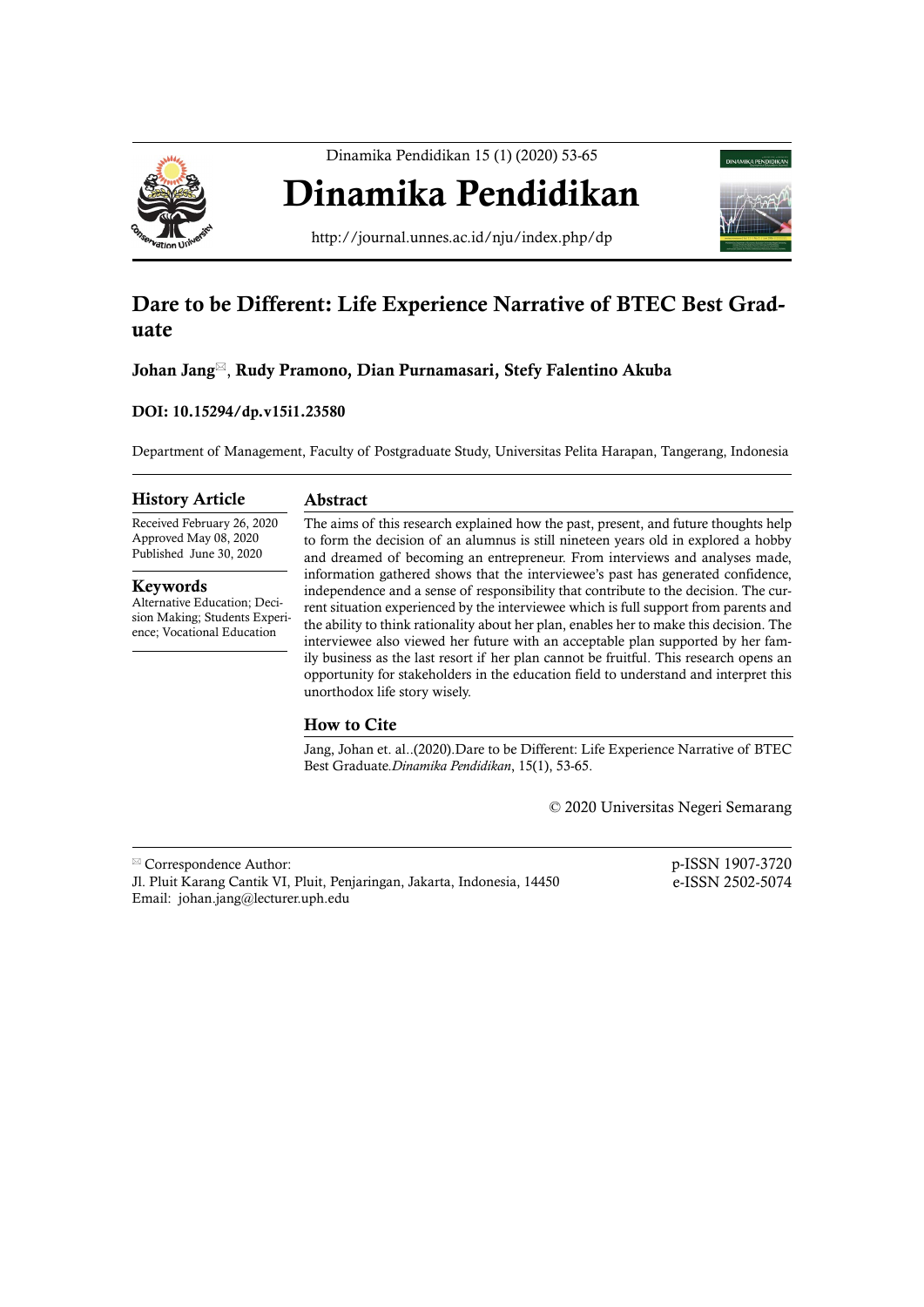#### **INTRODUCTION**

British Technology and Education Council (BTEC) The British Technology and Education Council (BTEC) is a curriculum from the United Kingdom created as a vocational program for students. This curriculum presents a real life-based education where students are faced with tasks that resemble worklife (BTEC, 2019). In its home country, a graduate from BTEC can immediately work with a diploma certificate since it is recognized by various companies. There are seven BTEC levels consisting of BTEC level 1 to 7 where level 1-2 is equivalent to the IGCSE curriculum; level 3 is equivalent to A level; level 4-6 is equivalent to the first year to the last university, and level 7 is equivalent to postgraduate.

The BTEC curriculum can also be experienced by students outside the United Kingdom, including Indonesia (BTEC, 2019). BTEC in Indonesia offers a curriculum choice where students can complete BTEC level 4 and 5 education (first and second-year universities) in Indonesia and then can complete their undergraduate education in the United Kingdom or other countries that recognize the BTEC curriculum. Students who continue their education to undergraduate level can choose hundreds of undergraduate degree options in the United Kingdom and more than 260 universities in other countries (BTEC, 2015). Hence, it must be carried out appropriately, ideally, and proportionally (Septianingrum, 2019).

Research on the experience of BTEC Business students in Indonesia has been previously researched by Jang et al. (2020). The results of their research explain the difficulties and successes of BTEC in educating students in Indonesia. The most prominent difficulty is the adaptation process at the beginning since the overseas vocational curriculum is uncommon in Indonesia; especially for students from IGCSE curriculum or Indonesia's national curriculum. On the other hand, the success of these students was recorded from a sense of confidence, courage, and communication skills created by the graduates. Moreover, the

confidence of the graduates to be successful at their next level of education was also recorded in this study. In conclusion, BTEC in Indonesia is able to achieve a variety of positive outcomes for students, including in the continuing education of alumni.

In conclusion, BTEC in Indonesia is able to achieve a variety of positive outcomes for students and can continue to apply in the future. However, the results of this study have not shown how the alumni then decided to continue their education at various universities abroad. The latest research result indicates desires to continue education by the alumni, but only limited to statements and not concrete actions taken. This conclusion indicates the incompleteness of the story from the initial process of joining the program to the final result. Therefore, it clearly represents a gap in understanding of the phenomena and results of previous studies.

The interesting part is that one of the alumni of BTEC in their research, namely SW (pseudonym), decided not to continue her education abroad. This is surprising because SW is the best BTEC graduate in 2020 with an average value of distinction, more specifically with a value of 13 distinctions (highest value) and 2 merits (intermediate value) from 15 courses. Usually, a person with high educational output in the form of high grades, even the best graduates, will decide to continue their education, let alone be supported by a wide variety of campus choices, and the possibility to obtain a scholarship. This condition then creates a gap in the prediction of SW's life experience going forward.

This decision from the SW then made further research on BTEC graduates in the future become important and interesting to do. The exploration and interpretation of the SW experience will focus on the various motivators behind this critical decision. In other words, from SW's experience, the research will describe the past, present, and future thinking and the influence of the social environment leading to her decision.

As a basis for this research, the concept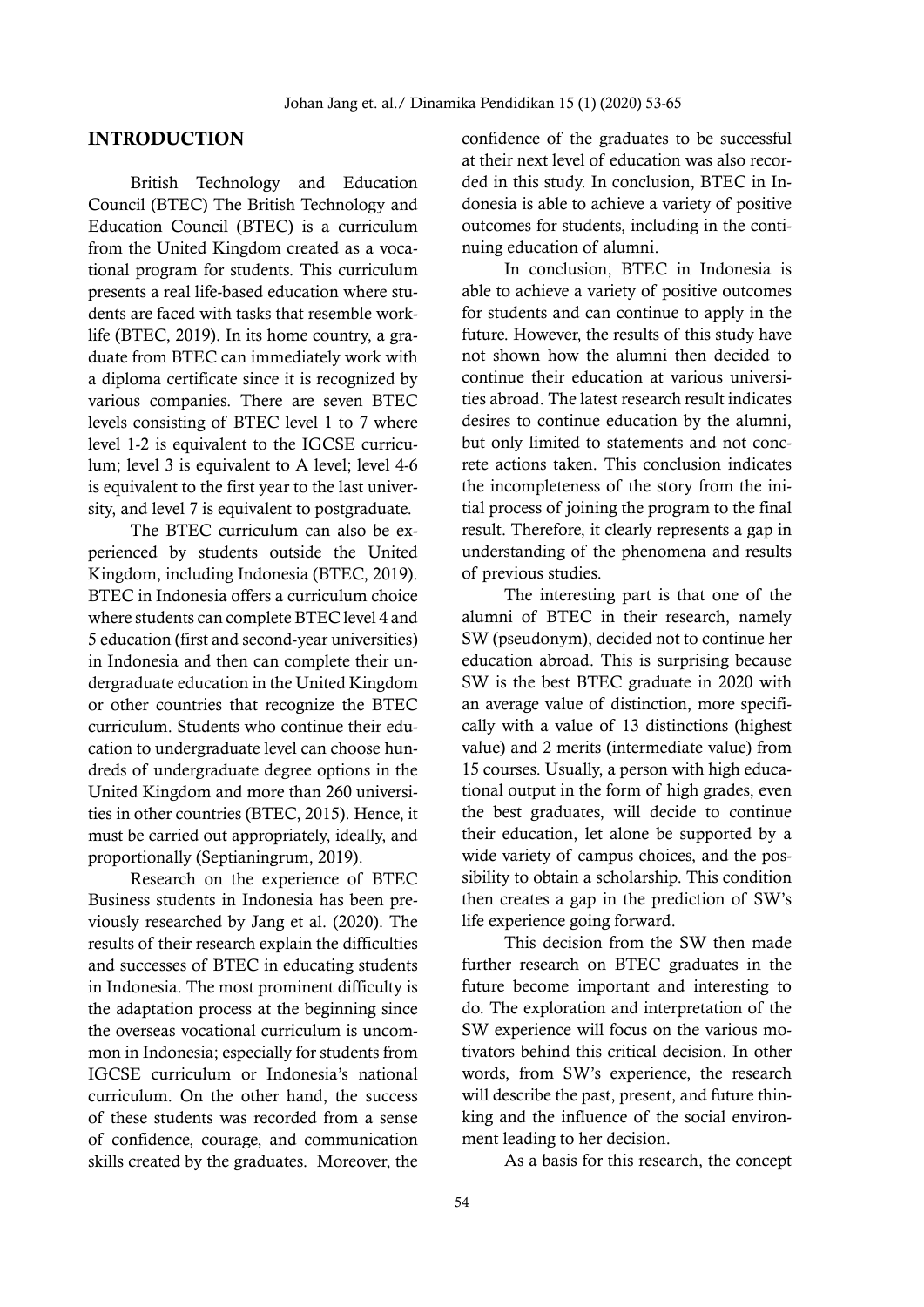of vocational education is used. Moreover, McClelland's human motivation theory and self-determination theory complete the basis for analyzing SW motivation. The concept of risk perception is also critical to see how SW assesses the risks of the decision she made. Vocational education is an education that stresses skills and works readiness by emphasizing the individual maturing cycle. Adaptive processes are part of the learning concept in vocational education and use as a preparation for facing the industrial revolution 4.0 (Setiawan, A., Nurlaela, L., & Yundra, E. 2019).

HC Indonesia (2014) in Permana (2018) states that there are three features in vocational education including a more practical approach in learning, more choices of universities and variety of study programs including tourism and hospitality, retail management, software development, interior design, engineering automotive, hairdresser and culinary. Specifically, the British Technology and Education Council (BTEC) is one curriculum based on vocational education which equips students with many transferable skills related to learning at university. Students are prepared to be able to do time management, report writing, practical, able to do laboratory and independent work (Hurrell, E. R., Shawcross, E., & Keeling, E., 2019).

McClelland (1987) identifies three human motivations: the need for achievement, affiliation, and power. These three needs are the results of individual's learning process. According to him, the three motivational needs occur regardless of gender, culture, or age. Moreover, one of these three needs is a dominant motivator that drives human actions and behavior. The purpose of this theory in this research is to analyze the drivers that motivate SW to decide not to continue her education to the undergraduate level. What kind of motivation is more dominant in SW and how it manifests in her will be analyzed further.

Self-determination aims to presents how human's basic needs are being expressed. Selfdetermination states that an action is carried out by an individual because it is strengthened by his/her desires based on previous experience (Ryan & Deci, 2017). Self-desire or motivation that comes from the internal experience and understanding is predicted to have a stronger influence than external motivation. In the context of education; students who only rely on motivation from outside such as encouragement from parents, teachers, or regulations will have a weak resilience compared to students who have encouragement from within (Guay, Ratelle & Chanal, 2008).

The theory of self-determination proposed by Ryan & Deci (2017) has the hypothesis that students who can regulate themselves based on their inner motivation (intrinsic) will have a positive output at school. These positive things can be seen in three forms, which are their actions, cognitive thinking, and behaviors showing their emotions. Positive actions that can be seen from students whose intrinsic motivation is a persistent attitude and not giving up easily. Several previous studies found a strong correlation between self-motivation and student persistence (Vansteenkiste et a., 2005). Furthermore, students who can build their own motivation also have a low probability of dropping out (Hardre & Reeve, 2003).

The theory of self-determination also show how students do actions based on external motivation. In this case, students are also showing more persistent behavior in approaching challenges but these actions then resulted in negative effects on students' psychology and well-being. Good academic achievement of students is also a strong indicator that these students are internally motivated. In this research, SW is thought to have a strong internal motivation that enables her to think and act out of the generally accepted social standard. In addition, there is a possibility that SW has strong feelings that her decision is the best one for his future. Moreover, exploration of the influence of her social environment that shapes SW's thoughts and actions is in place.

Perception about risk refers to a construct in the mind of someone that measures the level of uncertainty of action due to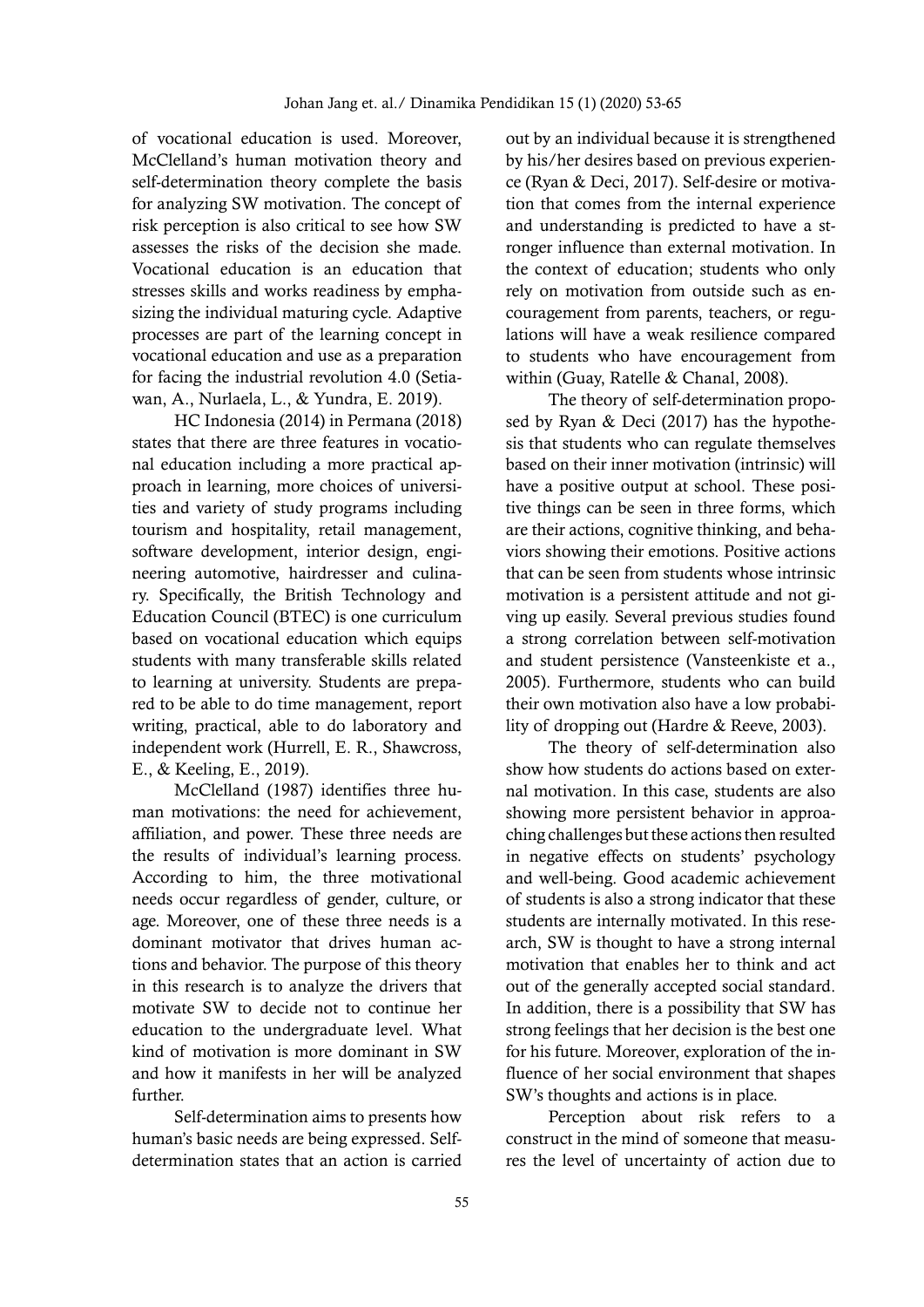potential negative consequences that could be experienced from the action (Thakur and Srivastava, 2015; in Maziriri and Chuchu, 2017). Risk perception can also be interpreted as an individual's subjective expectations regarding the failure rate of an action. The perception about risk in one's mind is dependent on various factors, including how importance of the target and likelihood of occurrence of negative consequences which could lead to failure (in Lee, 2009). According to Wu et al. (2015), there are several types of risk perceptions including performance risk, social risk, time risk, financial risk, privacy risk, physical risk, and psychological risk.

The purpose of this study is to provide an in-depth description of SW's past, present, and future thoughts. The story of SW's life experience was raised to analyze the cause-effect relationship caused by the chains of thought of a student who experienced vocationalbased education such as BTEC. Furthermore, this research will provide a wider understanding of the result of the higher education curriculum which will be useful for educators, parents, and other stakeholders. It will also tap into the thinking process of generation Z which in this case, can be concluded as uncommon in approaching formal education.

# **METHODS**

This research uses a narrative qualitative approach, which is a narrative or story about a phenomenon; which could be about a method, story, and other instances (Creswell, 2015). This research begins by listening to how an individual experiences a phenomenon, then recorded, understood, and further analyzed by researchers. Narrative research attempts to explore the complexities that exist so that understanding can be generated (George, & Selimos, 2018). This research can also be the beginning of the formation of consensus, contestation, change, and dialogue in various further studies.

The data source is using a purposive sampling, which is a way of collecting data by determining the source in accordance with the parameters determined by the researcher, generally referring to the questions and objectives of the study (Tracy, 2020). Referring to the research background, the selection of SW is based on the fact that he is an alumnus with the title of best graduate, but chooses not to continue his education to a higher level. Data collection techniques are done by using interviews due to the ability of this technique that is able to provide a clear picture of the life of the sources from their perspectives, or known as verstehen (Tracy, 2020).

The interview is using a semi-structured interview, in which researchers conduct interviews with more flexible questions accompanied by a variety of follow-up questions / probing in order to stimulate discussions. The data analysis technique used is restorying or reordering of the story given by the interviewees (Creswell, 2015). The rearrangement of the story is done by analyzing various elements that can influence the story such as time, place, plot, and atmosphere; then retold chronologically. The existence of unique traits in a story is retold structurally to make it easier for reader to capture the essence of the story (Riessman, 2008 in Creswell, 2015).

## RESULT AND DISCUSSION

### SW Life Experience Before BTEC

Since elementary school to secondary school (equivalent to class X high school), SW had no difficulty following her classes. This is due to her ability to adapt with Cambridge curriculum she experienced since elementary to secondary school. Quizzes and tests before exams seen by SW as great support systems. However, SW actually did not like this curriculum because she felt that it only made her have the ability to memorize lessons in order to ace exams. After exams, SW will immediately forget the memorized materials. Yet, feelings of dislike for this curriculum did not make her obtain poor academic achievement.

SW is a student who always gets a good score, ranked top five in her classes. Because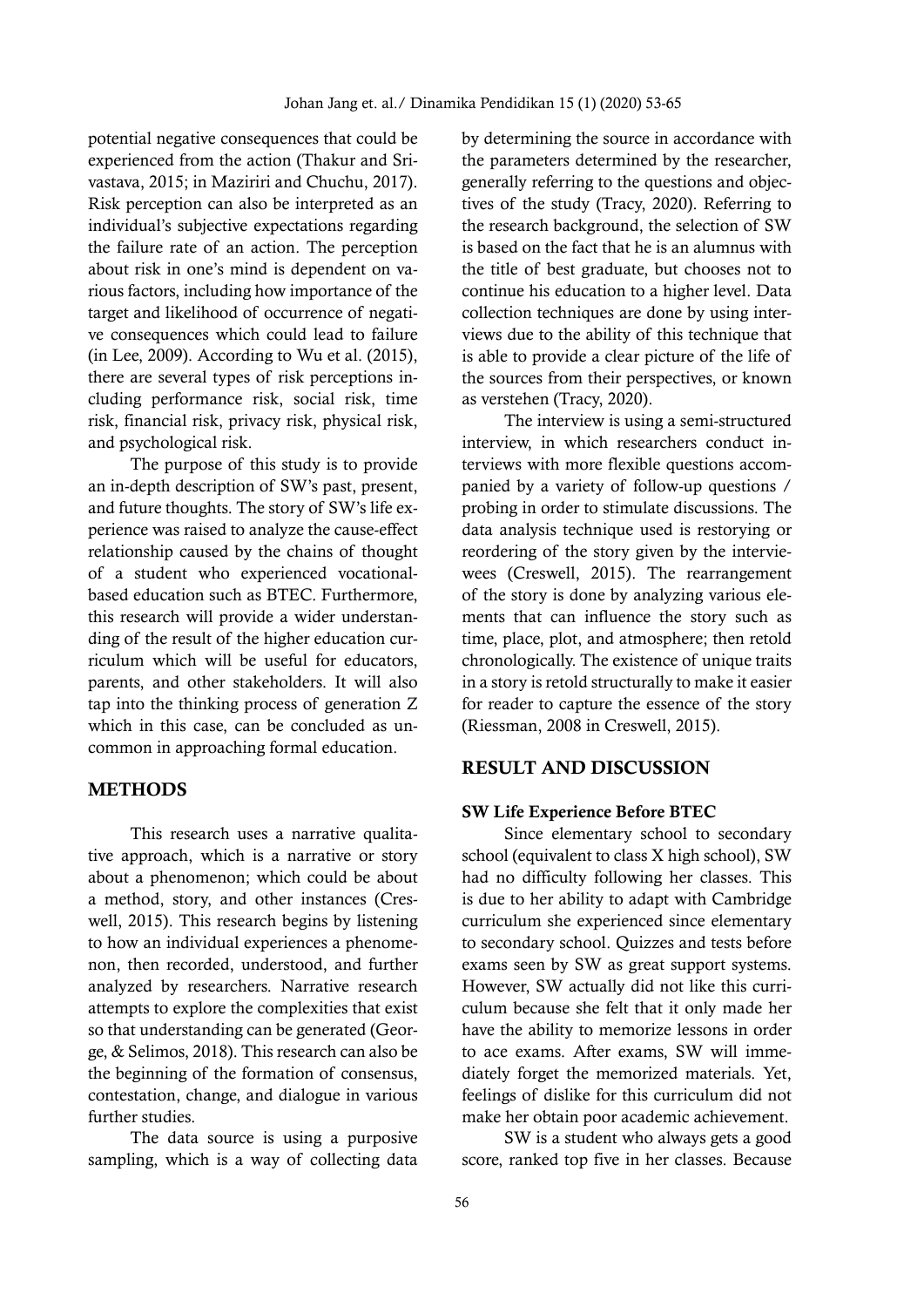she often gets good grades since childhood, SW's parents occasionally asking her scores and then compare these scores with her friends. The behavior of her parents then made her want to always get good scores in all subjects. She tried to maintain her grade because she will feel sad when she is not getting the maximum score for any assignments and subiects.

When she reaching the end of secondary school though, the desire to continue to get the maximum score eroded. Near the end of secondary school, SW began to think that the most important thing in her education is to understand the purpose of each assignment she was doing, without the need to think about getting the best grades. Grade for her is no longer a priority yet the desire to at least be above the average still exists.

After SW graduates from secondary school, she made a big decision by not continuing to the higher Cambridge curriculum education level, which is A level, or the equivalent of 11th and 12th grade Indonesian national high school curriculum. The reason behind this decision was the fatigue and boredom she experienced with the Cambridge curriculum that she believes to be too focused on memorization. The awareness that memorization is not a way to understand educational material arises because she saw how people around her living work on a daily basis, which requires less memorization.

SW decided to take a different path, namely to the foundation program and BTEC diploma in Indonesia. However, the SW's decision to take part in these programs was not entirely based on her intention to continue education outside Indonesia. The reluctance to continue the Cambridge curriculum and taking 'Paket C' for the Indonesia's state examination made SW made this decision. The consideration of not taking 'Paket C' is because SW does not want to study in Indonesia due to her belief that four years of university is too long for formal education. In addition, from the story of SW's brother's to her; he provided information that studying in Indonesia will make students have to take too many courses which many are not useful in the practical world. On the other hand, BTEC offers to study in Indonesia for two years, and then to continue only one year abroad was felt by her as a more attractive choice.

SW then chose a foundation program business major (equivalent to 12th grade high school) for 8 months before continuing to the BTEC diploma. This choice was based because SW was not interested in science even though her grades in science in her previous school was great. She also dreamed of having her own business in the future. When joining the foundation program, SW did not feel any difficulty. Consequently, all the grades obtained by SW were as expected by her.

#### SW Life Experience During BTEC

After successfully completing the foundation program, SW then continued her education to the BTEC diploma program. When choosing this curriculum, SW had an understanding that the BTEC curriculum was very much against Cambridge especially in terms of the type of assignments. With this understanding, initially, SW felt that she would be more relaxed in her education because the assignment had a longer deadline than exams based assessment. Yet at the beginning of BTEC, SW experienced a shock because she then realized that BTEC curriculum was difficult for her.

The emergence of this difficulty is due to assignments that require in-depth research before students can build their argumentations. Students also have to read a lot and search for primary and secondary data in order to complete these assignments. In the end, SW was able to adapt after one term or after going through four courses.

> "I was shocked because I realized that the program is hard. All of the assignments are based on research and all of the statements or any data must have sources. It was hard because I have to read a lot and because my peers are those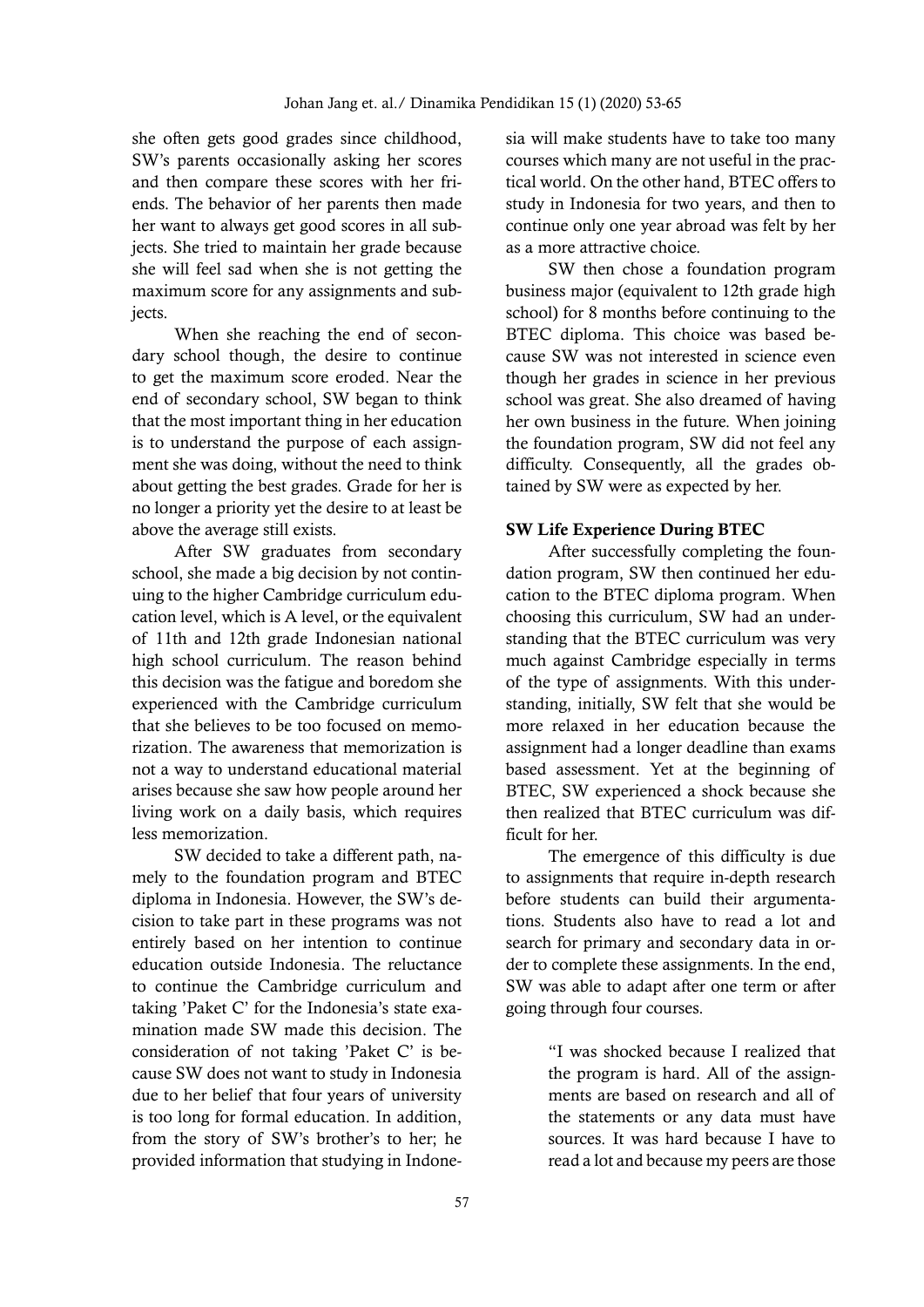that do not like exam, it also means that do not like learning and reading. But in BTEC, you just have to read a lot."

SW decided to major in accounting and finance. This decision was made because of a request from parents to SW. She also obeyed this request because She herself could not decide on the direction she wanted to take. The request of her parents is due to their desire for SW to manage the financial department in their family business. SW also noted that in the BTEC, there were not many differences in subjects for each major. This is because the form of assignments given and tasks required to finish these assignments are generally the same regardless of major. However, there is a difference in the topic for the assignment depends on students' majors.

Boredom in undergoing this curriculum was felt by SW because of the monotonous nature of the task. This condition is also supported because SW uses too much time to find data and making assignments. Eventhough she feels bored, the forms of assignment including paper or presentations and research are still considered useful. This conclusion by SW is due to her belief that the forms of assignments she experienced are common in the practical world. SW also felt that her friends were quite supportive of each other. Their supports can be seen from the act of helping other friends find the information necessary for making assignments.

During processing in BTEC, SW's parents also knew her struggle. They realized that SW often went back home at night time because she needs to make assignments. SW admitted that she often did work in a café to find a new atmosphere. Yet, SW parents do not give negative responses. They also did not pay excessive attention because SW was already considered an adult who could be given trust. When SW informs about BTEC grades at the end of each term, no overreaction is given because they have been accustomed to SW's achievements since elementary school.

Of all the experiences in BTEC, the last

term was considered the most difficult one by her. SW even once almost wanted to give up on a subject because the workload was very heavy in each subject. The experience that SW cannot forget was when she cried because of a very heavy workload she had to do. This experience happened when finishing assignments in research project and business strategy subjects.

> "Because I was overwhelmed. I have to collect the assignments on the next day but I have not finished My brain is too stressed out so even when I pushed myself, I just could not do it. So I feel overwhelmed and ended up crying.

At the end of her processing in BTEC, SW underwent a positive change in the development of skills for conducting research. Being accustomed to working in front of a laptop to find the information needed, this skill has also developed.

#### SW Decision After BTEC

After she successfully completed the BTEC curriculum, SW felt happy because all of her struggles had produced satisfying results. This is also because SW managed to get the best graduate. She also felt proud because she managed to survive through the education process at BTEC.

> "Feeling proud, because I can overcome my own struggle and emotions and fight through it. Even when I feel really tried and almost without motivation".

Recognition of the success of SW obtained through the opportunity to give a speech during graduation. SW feels proud because her achievement is known by various parties, including her parents. SW did not communicate this success to her parents until graduation day. It had caused miscommunication because then SW's mother did not come during the event. SW only gave this information to her father and brother while on her way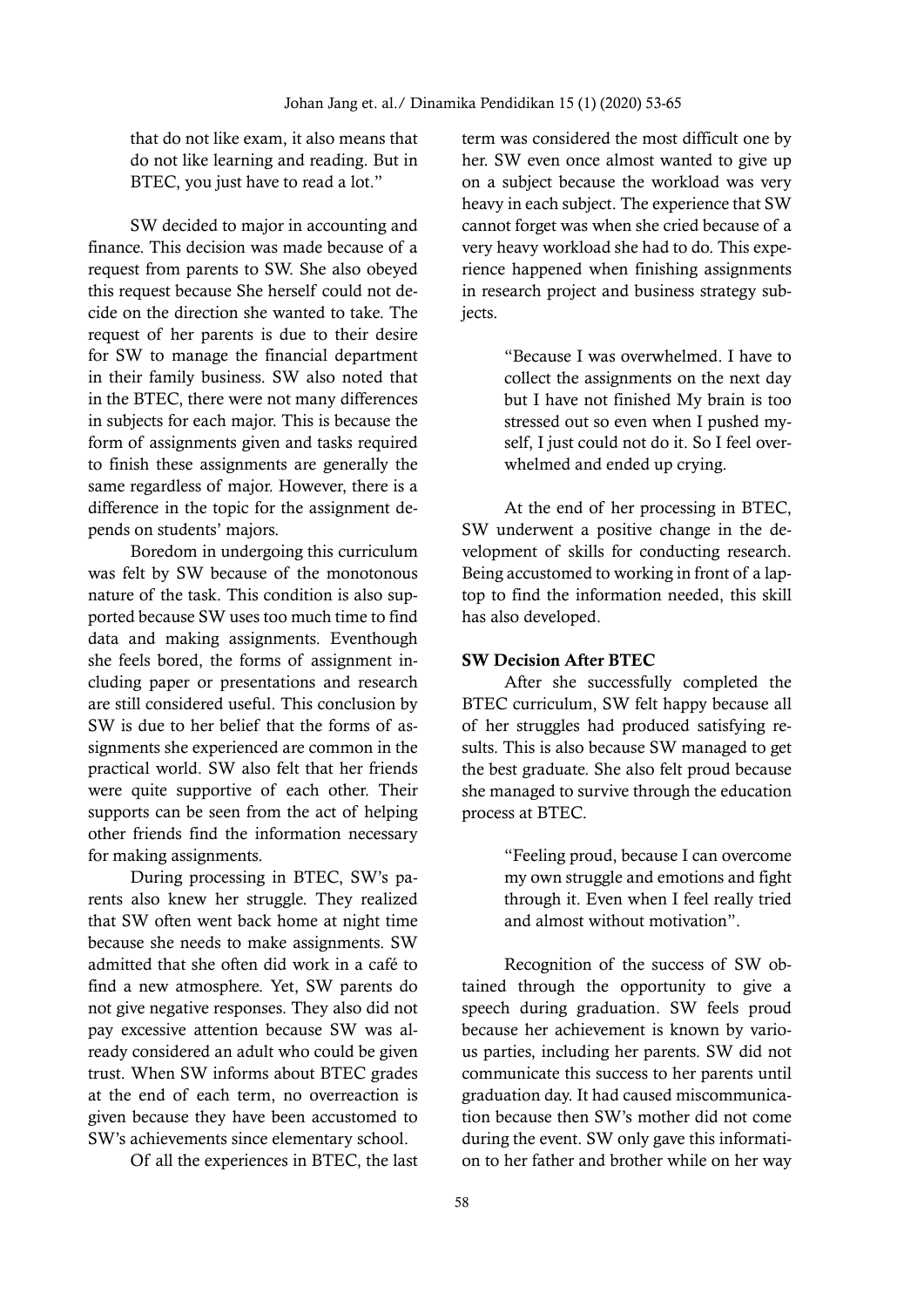to the graduation location. The reaction given by them did not show positive emotions directed to SW.

After graduating from BTEC, SW decided not to continue her education to the undergraduate level. This decision was made with various considerations which are explained in detail by SW. The first reason is that SW feels that his accounting and finance majors are not in accordance with the future she wants. This conclusion was obtained from the initiative taken by SW by asking her friends who worked as interns in accounting and also by observing her family's business. SW considers that the type of work in this field is very monotonous and will make her bored.

> "…I cannot picture myself doing that kind of job. I can do it, but I don't think I will be a convenient job for me. I think it will be boring".

Looking at the past at BTEC, SW considers that the forms of assessment in the curriculum she experienced were less helpful in understanding how the working world works. Although there is some understanding created in her mind, it is limited to research based on secondary data via the internet or research articles. Moreover, understanding occurs only in a few subjects such as taxation and financial reporting. As a result, she tried to find out about this working in finance and accounting by herself. Furthermore, SW has not felt the need to continue studying because she thinks that she is still 19 years old. By her calculation, if she continues to study for one year overseas, she will graduate at the age of 20. In comparison, a student in Indonesia will generally graduate at the age of 22. Thus, she feels like she still has time, and graduating from undergraduate program faster in comparison to her peers is not a priority.

The next reason is that SW discovered a new hobby related to the beauty industry, specifically about eyebrow embroidery. She felt this field was more interesting than just looking at numbers and data on a computer.

SW also explored by trying to smooth out her friends' eyebrows and feedbacks she received are very positive. SW then thinks that she needs to improve her abilities in this field by learning to do eyebrow stitching. When exploring this field, SW concluded that working in this particular field does not require an academic degree and only required certificates from non-formal institutions to be able to practice it for clients.

When asked about why she did not continue her study but not in accounting and finance, SW mentioned that she did not want to repeat her studies from the beginning because it would take too long. In addition, her current interest also does not have a major at the university. Surely it would be different if SW wanted to be a beauty doctor or dermatologist, yet this is not the case. SW has also mentioned that not having an undergraduate in Indonesia is not a problem for her. This belief is because the work of embroidering eyebrows does not require a degree and she considers that this job requires more portfolio and good customer service to get customers. There will almost be no instances for a customer to ask about her degree and she also believes that everyone knows that this industry does not need a bachelor's degree.

For this decision, SW's parents also gave support. They did not demand SW to get a bachelor's degree. According to SW, this is because her father is only a high school graduate, but able to be a successful entrepreneur. According to her, the success of her parents ultimately proved that a bachelor's degree did not guarantee one's success. Furthermore, her brother who already has a bachelor's degree also mentions to SW that a degree is not very useful when doing work in a company. According to him, what is learned in a university will be very different from the practical world.

> "Maybe because my father is only a high school graduate but he is now a successful contractor and has a running family business. So your title is not a guarantee to be a successful person".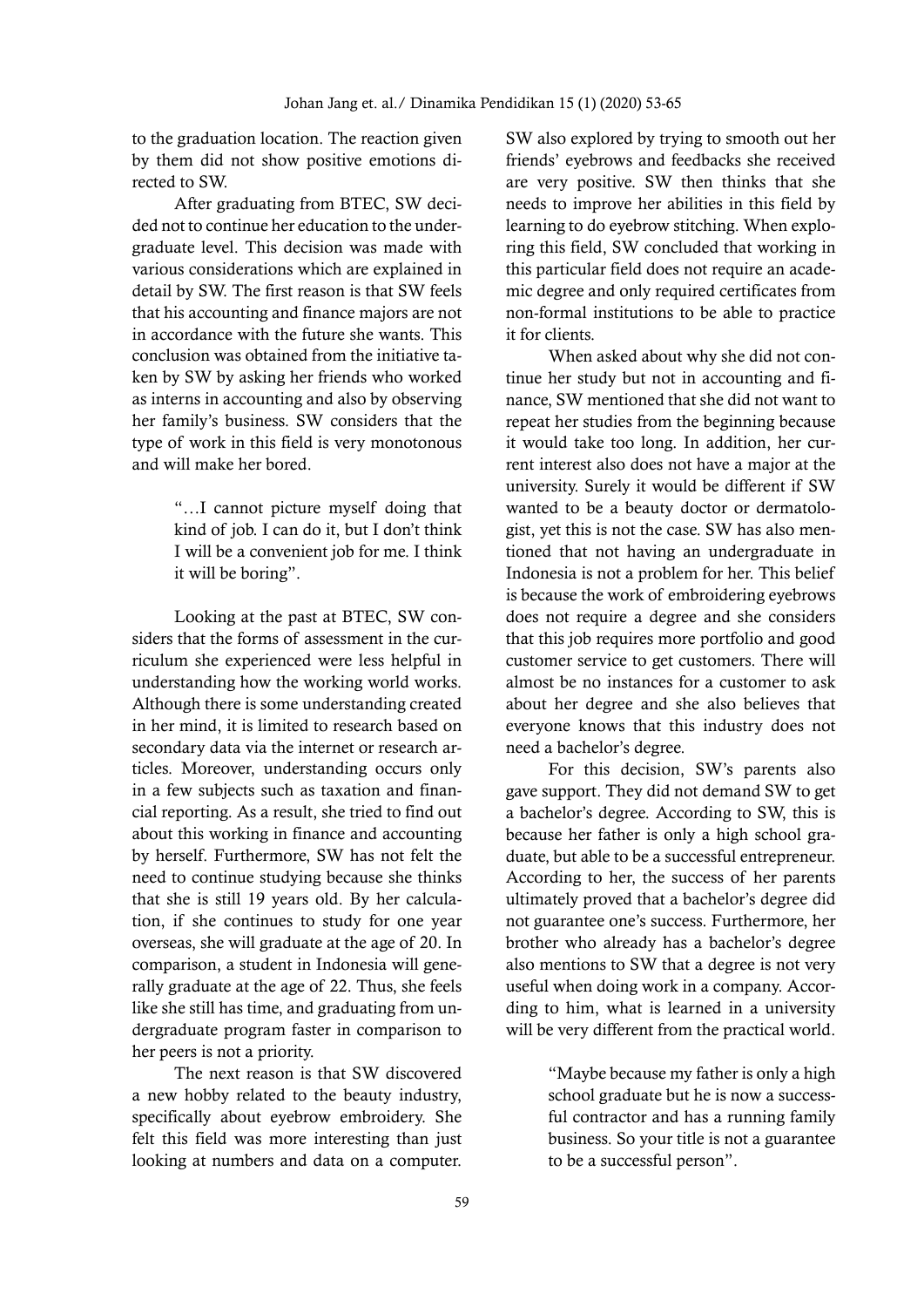SW also has the confidence not to proceed to undergraduate study because she feels that BTEC has provided skills that it feels will help build her own business. The main skill that is built is conducting valid research. By studying BTEC, SW did in-depth research by analyzing the potential of the beauty industry, the trends, and also competitors. SW also believes that if she fails to explore this hobby, she still has the opportunity to make another business or in the end can decide to continue to the undergraduate study. But if successful, then she will focus on the field of eyebrow embroidery.

SW has planned to give herself two years to explore this field and become an entrepreneur. If she finally returns to college, she will continue with accounting and finance as a major that will be undertaken because she feels that this field can still be explored and she can also help the family business in the financial department. For her, the family-owned business is her the last resort. SW's consideration not to proceed to the undergraduate level had already begun before graduating from BTEC, precisely in 2019.

Although the campus communicated with SW by asking questions about the continuation of the study of students, no in-depth consultation was conducted. In addition to the campus, the lecturer also asked SW about the desire to continue to the undergraduate level and the students' plans for the future. SW also shared several times with various parties regarding his consideration for not continuing college. The result obtained by her was that these various parties generally rejected this decision. Most argue that having a bachelor's degree is a must, especially since this degree itself is an obligation for someone who wants to have a professional career.

According to her confession, there were also lecturers who argued that if SW plans to open her own business, then a bachelor's degree is not considered to be an important credential to have because 'business is all about experience'. In the end, SW still decided to follow her perspective. When asked about what she would decide if parents refused this decision, SW replied that she would follow his parents. According to her, she will first continue with the undergraduate study. After getting a bachelor's degree, then SW will do things that are in accordance with her needs.

Even with status as the best graduate which can allow her to obtain scholarships more easily, she still has no intention of continuing her study. She believes a path to a career as a professional is not in line with her future plan. She also states that having a university degree is only useful if the person wants to have a professional career in corporation. SW will strive to have an undergraduate degree in the future if her life goal then change to being a professional in companies.

For the next five years, SW sees that she already has and runs an eyebrow embroidery business with considerable success indicators. This indicator consists of having a place to practice the job for her clients and also having assistants. Furthermore, if later on, she has a family, SW has no problem if her kids know that their mother does not have a university degree. However, she will direct her kids to have a bachelor's degree, but will not force if they have field of interest that does not require an academic degree.

By seeing, studying, and interpreting SW's life journey, various elements can be used as discussion topics. The first one is looking at the motivators driving the SW's decision not to continue their education to the undergraduate level. The second topic looks at the role of the environment around SW in her decision making. The next one is to see the persistence of SW to want to think critically which makes her committed to her decision. The last is to understand how SW views the risk of her decision. The purpose of this discussion is not to show approval or rejection of SW's decision, but rather to understand the SW's perspectives about her life.

The first discussion topic is the motivation behind SW's decision. From her life experience, it can be concluded that the influence of the family environment is the main driver. Her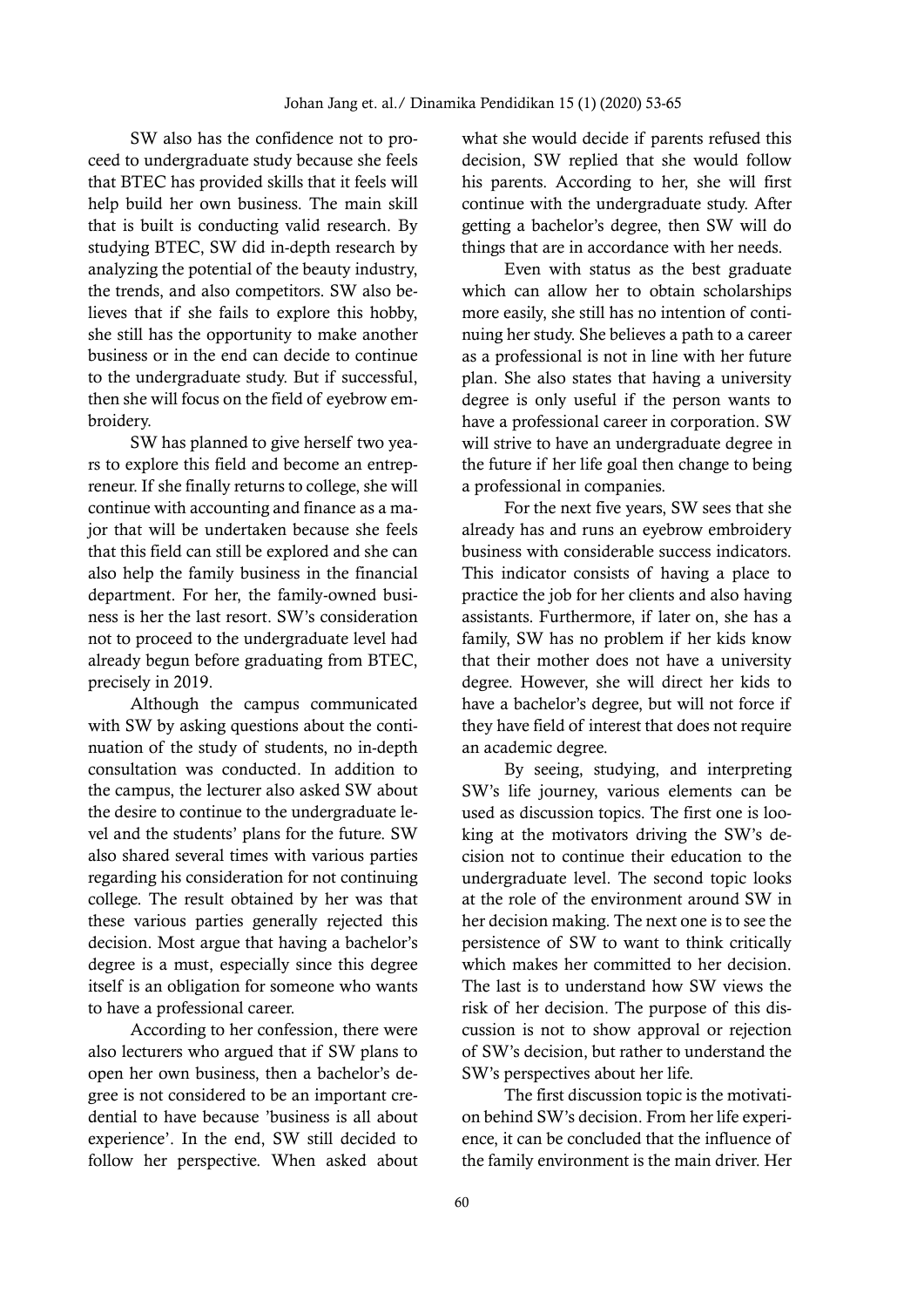decision not to continue her education started because of the exploration of the eyebrow embroidery business. Positive feedbacks she receives from her friends create the emergence of contestation in her thinking about the possibility of pursuing this hobby. Then, the idea for wanting to try to pursue this hobby then supported by permission from SW's parents, both explicitly or implicitly.

Explicitly, SW parents expressly gave the green light to her, and not requiring SW to have a university degree. Apart from parents, her older brother also gave an argument that a bachelor's degree is not useful when working. Implicitly, SW made observations to her father, even only with a high school diploma, was able to become a successful entrepreneur. Seeing this, it is not wrong for SW to want to emulate the success of his parents.

The absence of intense communication made by SW's parents to her can also be a trigger for this decision. The rarity of communication has been happening since SW was in secondary school until graduating from BTEC. There was no show of emotion that was shown to SW, even when SW receives the best graduates and gave a speech in front of invited guests during the graduation procession. A response that is not full of praise suggests that there is a gap in open communication from parents to SW.

Although the green light is given for SW decision, it is also possible that her parents might have feelings and hopes for SW that are in contrast with SW's decision not to continue her education. Yet it also does not rule out the possibility that this SW decision is fully valued and supported by SW parents. This support from parents is an epiphany in relation to the decision made by SW not to continue her education. Looking from the past of SW during elementary to secondary school, SW parents are not the type of parents who force the child to have to be the best at his school. There is no compelling indication that SW must get the highest score.

Besides family, there is an influence from the BTEC curriculum. According to SW, BTEC taught her to think more rationally. This rationality is mainly in terms of doing more in-depth research to find the validity of an argument. The forms of assignments that require research in order to produce logical and valid arguments are carried out by SW while processing at BTEC. Furthermore, because of the ample amount of presentations she did during BTEC, the ability to convey arguments and two ways communication become stronger in SW, especially with its status as the best graduate.

The success of BTEC was also seen from how SW with her determination do research about the hobby that she wanted to pursue, including in terms of its business potential and competitors. In addition, BTEC also creates persistency which is present in SW. Proof of this can be seen from how SW remained persistent in defending her decision even though most people rejected the decision she wanted to take. Her experience when she cried when trying to finish assignments became a catalyst that resulted in her perseverance.

Referring to McClelland theory of motivation (1987), the decision by SW is based on the need for achievement, building affiliation and showing power to make a decision as an individual. In terms of achievement, SW shows a strong desire to achieve the desired target, which is owning a business in the eyebrow embroidery business. She also gets inputs and supports that make it easier for her to move forward with this decision, especially support from her parents. In terms of the need to build affiliation, there is a tendency that SW wants to be included in her family circle of entrepreneurs. For the motivation to show individual power in making a decision, SW shows this by following through with her decision even though people around her do not support this decision.

In terms of the role of the surrounding environment that helped SW in making this decision, it can be concluded that the environment in this context consists of the roles of lecturers and campus. SW, who were still uncertain about the decision she wants to make,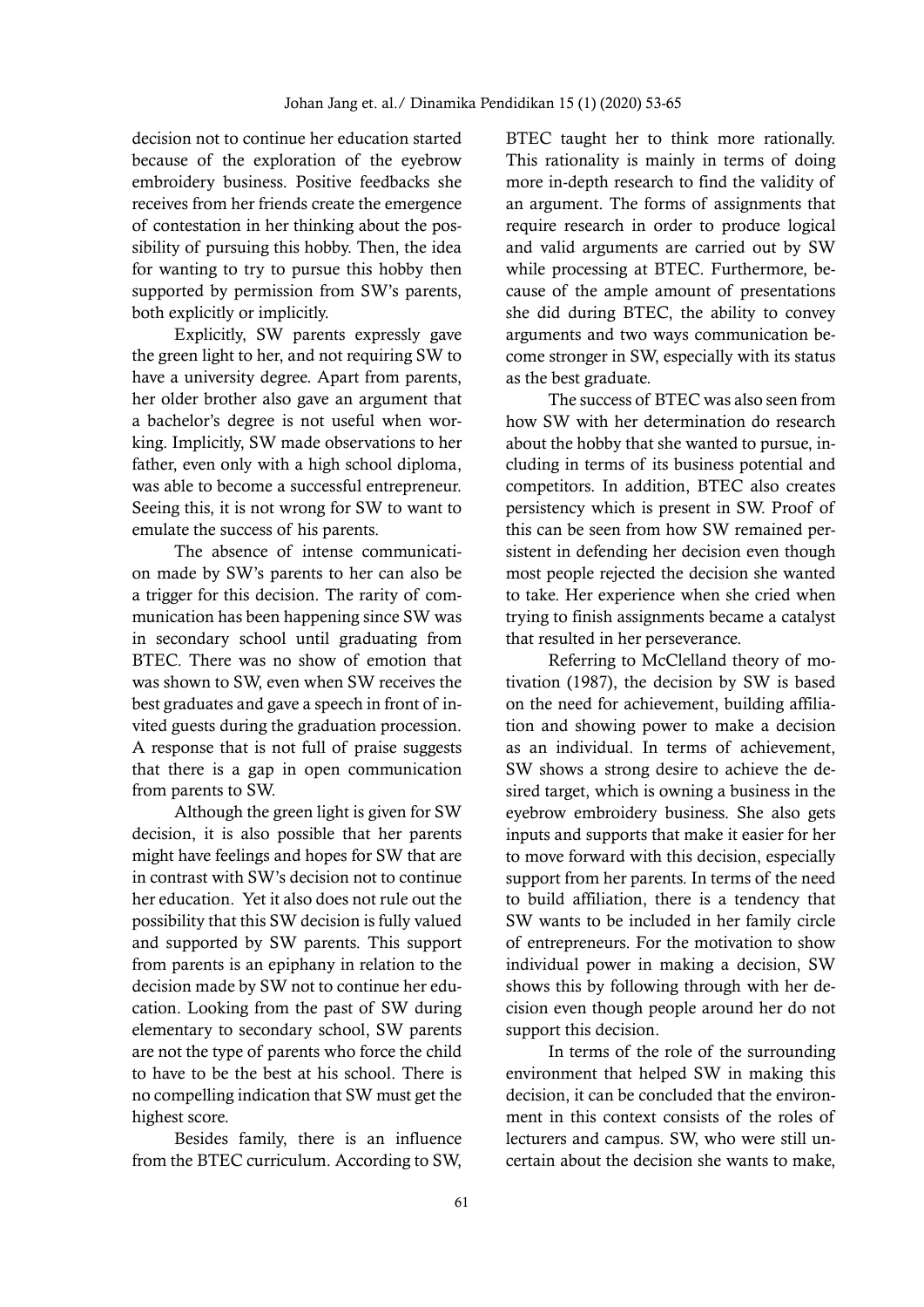asked for consultations to the lecturers and the campus personnel. From the answers given by the both parties, almost all of them suggested that SW needs to continue her education to the undergraduate level. There was only one lecturer who agreed to the SW's decision.

Even though almost all of them asked SW to continue her education, the final decision of SW is still not to continue her education. This decision cannot be separated from the concept of self-determination (Ryan and Deci, 2017) which states that action will be carried out by someone with reference to his life experience. Seeing this case in SW, it can be concluded that her life experiences, especially her life around her family have greater power to drive SW thinking compared to the wider environment. Once again, family support is proven as the turning point of this decision.

From the campus management itself, it did not show active steps to provide career consultation to SW. Although SW gets questions from the campus about the decision to continue studying to the next level, there is no further process in terms of two-way communication to find out the anxiety of the students. The campus is more focused on administrative issues if students decide to continue their education at a particular university. Thus, self-determination to continue her decision become stronger and not intervened by her campus.

The next discussion is about the persistence of SW in thinking critically which makes her committed to her decision to not continue her education. SW has thoughts that are not in accordance with the status quo not without careful consideration. Before this decision was made, SW had considered factors such as parental support, the possibility of failure, as well as future plans if the business failed. Parental support as discussed previously is that her parents have given the green light. Subconsciously, SW can have a belief that if she fails in her business, her parents still will not fully blame her and will even be ready to be relied upon and be supportive of SW. She also thinks about the possibility of failure that might occur and what to do with it.

According to her, the type of business venture she will embark on will be hard to fail because her research has shown indicators of increasingly positive industrial development. SW's ability to conduct in-depth research contributed to this conclusion. Furthermore, SW has already thought about her future plans if the business fails. From the explanation she gave, SW has given himself a deadline of 2 years to become an entrepreneur. She will try as hard as possible during this period of time but will return to continuing her study if, in the end, the business fails financially. It can also be seen that the persistence in her thinking leading to this decision has not received any resistance from those whom she considers important.

In terms of risk, SW has considered that the risks that can occur are not too crucial for her. In terms of age, SW is still 19 years old and is still able to study in the future, although with older age. Moreover, with her family's financial condition, SW does not feel that there is a great demand from the family in pushing her to contribute to the family's finances. In this case, consciously or unconsciously, there is a privilege that is owned by SW so that she can also explore her hobbies.

Even if the plans she had thought are unable to bring financial success, SW family still owned a family business that could become her 'last resort'. This family business is the key to determine SW's next step in life. If this family business grows, it is not impossible that SW will continue to make businesses that she likes. The awareness of this family business could also be the turning point that makes her brave enough to choose this path in her life.

Although the decision and arguments made by SW can seem to be too focused on the short term; on the contrary, it has a fairly good quality of thinking process and is based on planning. SW's reasoning ability enables her to make plans that are quite logical. Putting ourselves in SW's shoes, it is not impossible that other people will make a similar decision. At a young age, and with the full support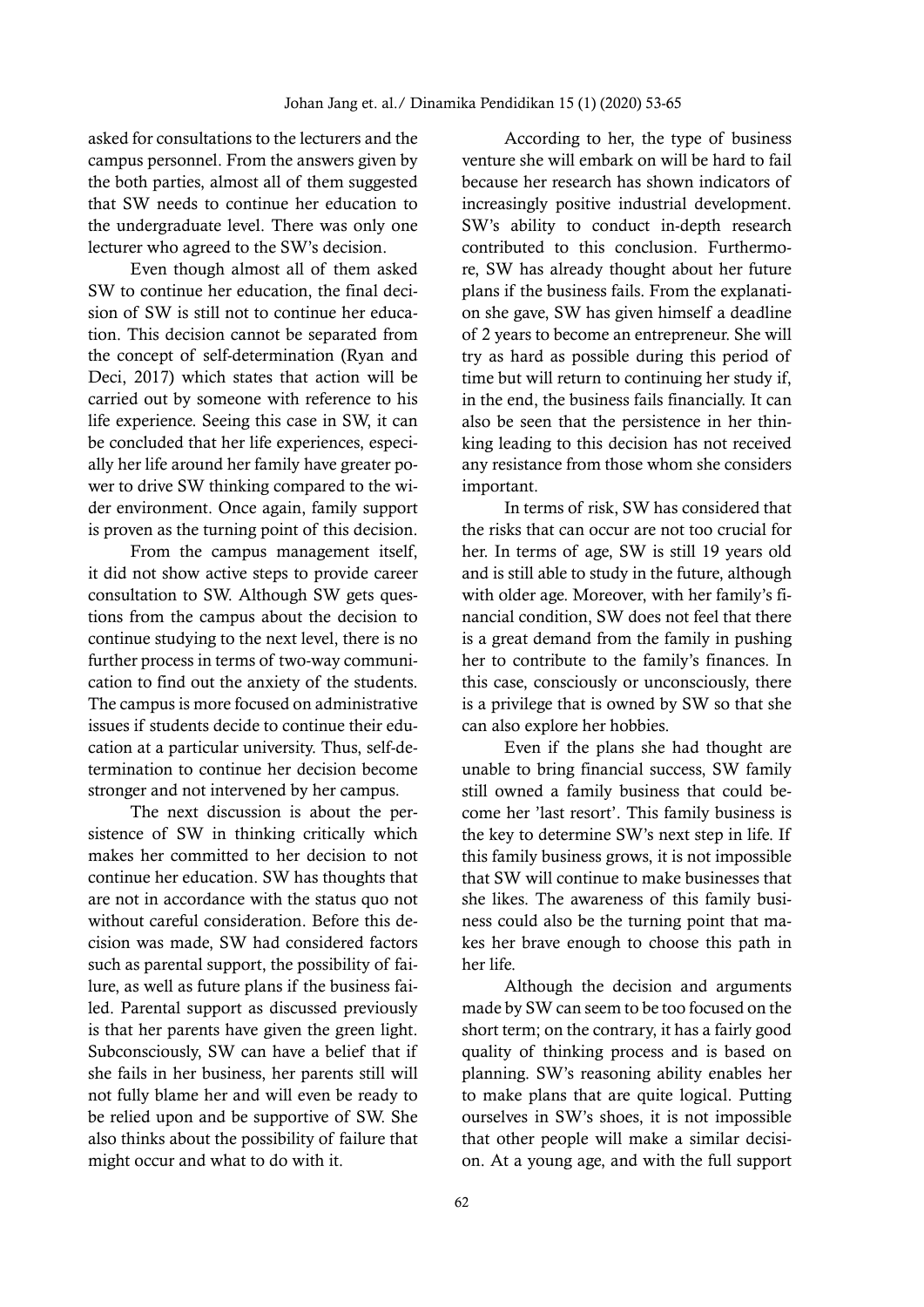of parents, both emotionally and financially, opportunities for exploration into the nonacademic world are wide open. Furthermore, there is still a plan to get a bachelor's degree if changes in SW's life do happen. Her characteristics as a courageous, responsible, and a persistent person can become keys that lead to her success in life.

# **CONCLUSION**

Referring to the research objectives, SW is an alumnus from BTEC in 2020 who is at a crossroads in her life. She had made a decision that was different from the status quo of the Indonesian people. SW's past before undergoing BTEC made her have confidence in her decision. This confidence arises because of the track records of good academic grades since primary school education to secondary school. Also, SW parents are not the type of dictatorial parents that force their kids to must achieve the highest grades academically. SW then grows into a more independent and responsible person for herself. A good grade as an indicator of academic success is only a consequence of a collection of experiences and supporting factors when SW proceeds to secondary school.

At this time, SW has made a decision by considering various supporting and inhibiting factors. The decision not to continue education to the undergraduate level was supported by her family. Although the wider environment such as her lecturers disagrees with this decision, family support is able to defeat the arguments of other parties. In addition, SW also thinks logically as a result of her experience in BTEC. When she decided that she wanted to make her own business, there was already in-depth research done by her.

Obviously the sharpness of the research she conducted, as well as the conclusion are worth considering because SW is the best graduate from BTEC in her batch. SW also considers starting business at her young age by also thinking about her family's financial condition, and the future plans she is making if this business fails. In the end, not continuing education to the undergraduate level is a logical, not emotional decision, made with careful consideration and logical planning.

SW's thoughts about his future were mature enough. SW has thought about the potential failure of her dream and prepare the next steps if that happens. She has been preparing for the next 2 years to explore a hobby that will be her own business. If it fails in these two years, then the next steps have been prepared, including returning to academia to continue their undergraduate education, or even work in the family business. Having a business owned by the SW family can be a key decision made by SW for the future. If this family business continues to grow and be able to support itself in the future, then it is possible SW will continue to explore and make other business.

The story of SW's life experience is an anomaly in Indonesia's education landscape. The decision not to continue education to the undergraduate level by the best graduate can be easily addressed as a systemic failure. However, recommendations that can be given to stakeholders in the world of higher education are to take a wiser approach in addressing this condition. Being sense in this context is in the sense of not directly giving a negative assessment to students who decide to take this action. Instead, as stakeholders in education, having an understanding of the individual's perspective is needed. A major decision made by individual like SW certainly derived from various considerations.

If in the future other individuals with similar cases also exist and are covered through various research in Indonesia, it is possible that their lives can still turn out to contribute positively to the country. Another recommendation is given to researchers to collect and interpret similar stories in various curricula and locations in Indonesia. The stories will be a collection of life experiences of people who feel the formal education pathway is not for them. Without discrediting formal education, education can be experienced and be meaningful even outside the formal systems of school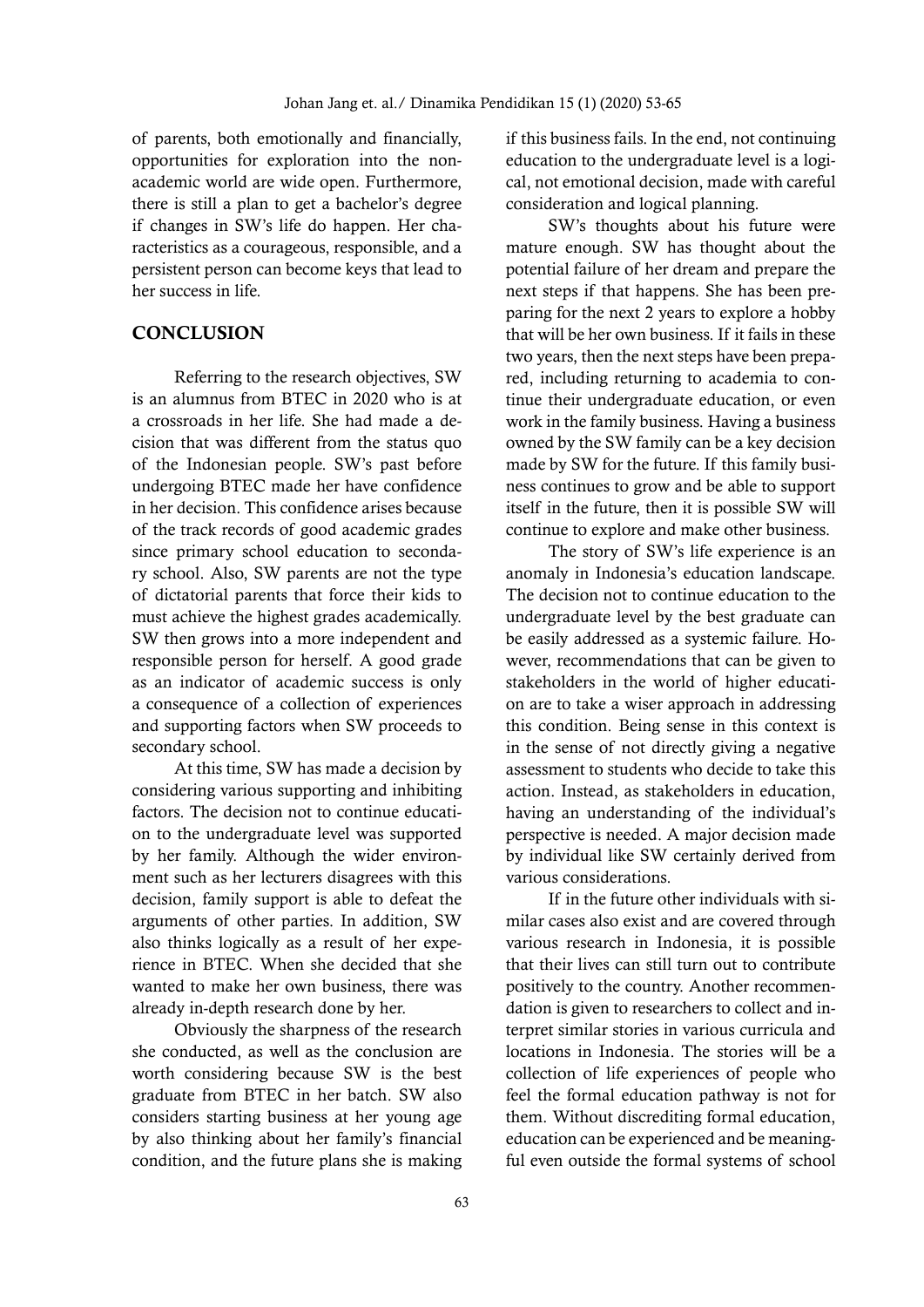and campus. The implications of the decision not to continue education from students in this generation are certainly interesting and important to be captured in Indonesia's formal education system.

## **REFERENCES**

- BTEC. (2015). *International Recognition of BTECs.* Retrieved from https://qualifications.pearson.com/content/dam/pdf/BTEC-Higher-Nationals/BTEC-international-recognition-brochure\_web.pdf
- BTEC. (2019). *BTEC Qualifications.* Retrieved December 22, 2019, from https://qualifications.pearson.com/en/support/supporttopics/understanding-our-qualifications/ comparing-btec-to-other-qualifications/ btec-qualifications-by-level.html
- Creswell, J. W. (2015). *Penelitian Kualitatif & Desain Riset: Memilih diantara Lima Pendekatan (3rd Editio).* Yogyakarta: Pustaka Pelajar.
- George, G. R., & Selimos, E. D. (2018). Using narrative research to explore the welcoming of newcomer immigrants: A methodological reflection on a community-based research project. *Forum Qualitative Sozialforschung*, 19(2). https://doi.org/10.17169/ fqs-19.2.2907
- Guay, F., Ratelle, C.F., & Chanal, J. (2008). Optimal Learning in Optimal Contexts: The Role of Self-Determination in Education. *Canadia Psychology* Vol 49. No 3, 233-240.
- Hardre, P. L., & Reeve, J. (2003). A motivational model of rural students' intentions to persist in, versus drop out of, high school. *Journal of Educational Psychology.* https://doi. org/10.1037/0022-0663.95.2.347
- Hurrell, E. R., Shawcross, E., & Keeling, E. (2019). How does a vocational qualification (BTEC) prepare students for a degree in Biosciences at a research intensive university?. *New Directions in the Teaching of Physical Sciences*, (14).
- Jang, J., Purwanto, A., Purnamasari, D., Ramdan, M., Hutagalung, L., Sulistiadi, A., & Akuba, S. (2020). Pendidikan Vokasi BTEC UK di Indonesia: Studi Fenomenologi Esensi Pengalaman Peserta Didik. *Jurnal Hasil Penelitian dan Kajian Kepustakaan di Bidang Pendidikan, Pengajaran dan Pembelajaran*, 6(1)
- Maziriri, E. T., & Chuchu, T. (2017). International Review of Management and Marketing The Conception of Consumer Perceived Risk towards Online Purchases of Apparel and an Idiosyncratic Scrutiny of Perceived Social Risk: A Review of Literature. *International Review of Management and Marketing*, 7(3), 257–265. http:www.econjournals.com
- McClelland, D. C. (1987). *Human Motivation.* Cambridge University Press.
- Permana, A. A. J., Marti, N. W., & Suranata, K. (2018). Tes Inventory Personal Survey (TIPES) Sebagai Rekomendasi Pemilihan Jurusan Sekolah Menengah Kejuruan. *Jurnal Teknologi Informasi dan Komputer,* 4(2).
- Ryan, R. M., & Deci, E. L. (2017). *Self-determination theory: Basic psychological needs in motivation, development, and wellness.* Guilford Publications.
- Septianingrum, A., & Indartono, S. (2019). The Implementation of Archive Learning Based on the Kurikulum 2013. *Dinamika Pendidikan*, 14(1), 87-101. doi:https://doi. org/10.15294/dp.v14i1.18755
- Setiawan, A., Nurlaela, L., & Yundra, E. (2019). Pengembangan E Learning Sebagai Media Pembelajaran Pendidikan Vokasi. *In Prosiding Seminar Nasional SANTIKA Ke-1 2019* (pp. 52-56).
- Sparks, W. L., & Repede, J. F. (2016). Human motivation and leadership: Assessing the validity and reliability of the actualized leader profile. *Academy of Educational Leadership Journal*, 20(3), 23.
- Tracy, S. J. (2020). *Qualitative Research Methods: Collecting Evidence, Crafting Analysis, Communicating Impact (2nd Edition).* Wiley.